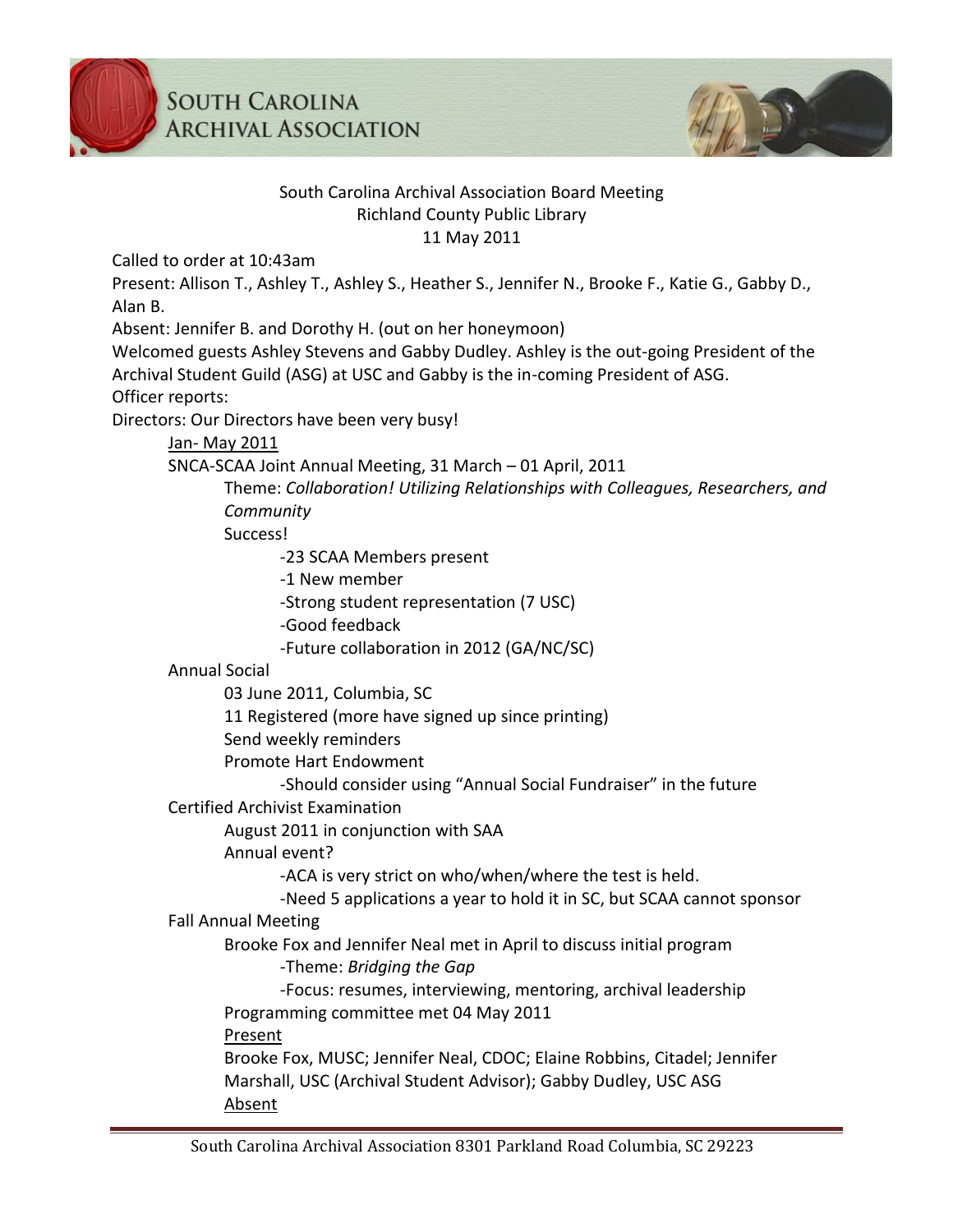Ashley Till, SCSU; Ashley Stevens, USC ASG; Jessica Farrell, Avery (USC MLIS) Jennifer Neal and Brooke Fox opened the meeting with a brief summary of the initial directors meeting where they came up with a conference theme along the lines of bridging the existing gap among South Carolina's seasoned archivists, new to the profession, archivists, and aspiring archivists in terms of resume writing, interviewing, mentoring, and leadership. Jennifer Marshall, program director of USC's MLIS program, also gave a brief summary of her interest in becoming involved in the planning process.

The committee unanimously decided on a day-long meeting with two concurrent morning sessions, and two afternoon sessions. Lunch will be 90 minutes and include the annual business meeting, and either a poster session or short student presentation session where USC students can highlight projects they worked on at summer internships. There will also be an internship table, membership/information table, and a committee sign-up table. Sessions include the following:

Session 1A: Mentoring (10:30 – 12noon)

Session 1B: Resumes and interviews (10:30 – 12noon) Lunch Session: Poster sessions and networking or student presentations (TBD 12:30 – 1:30)

Session 2: leadership (1:30 – 2:45)

Session 3: Speed Networking (3:00 – 3:30)

The committee unanimously agreed on inviting both in-state and out-of-state Speakers to participate in the meeting. It is important that we keep up with current issues and trends in the field and the only way to do this is to continue utilizing our neighbors and SAA leadership. Speaker options in include the following:

Resumes and Interviews

Herb Hartsook, USC Modern Political Collections

Ann Orange, USC Career Center

Mentoring

Lisa Carter, SAA Luciana Spracher, SGA

Leadership

Timothy L. Ericson, University of Wisconsin, SILS

Loretta Parham, Atlanta University Center

Sandra Phoenix, HBCU Library Alliance

The annual meeting date will be set at the next SCAA Board meeting on 11 May 2011, where budget will also be discussed. The next step will be to invite Speakers, once speakers are confirmed we can begin finalizing details re: the lunch session, speed networking, catering, and supplies.

Committee members will be contacted after the 11 May board meeting and we will work on adding more students to the committee as the meeting date approaches.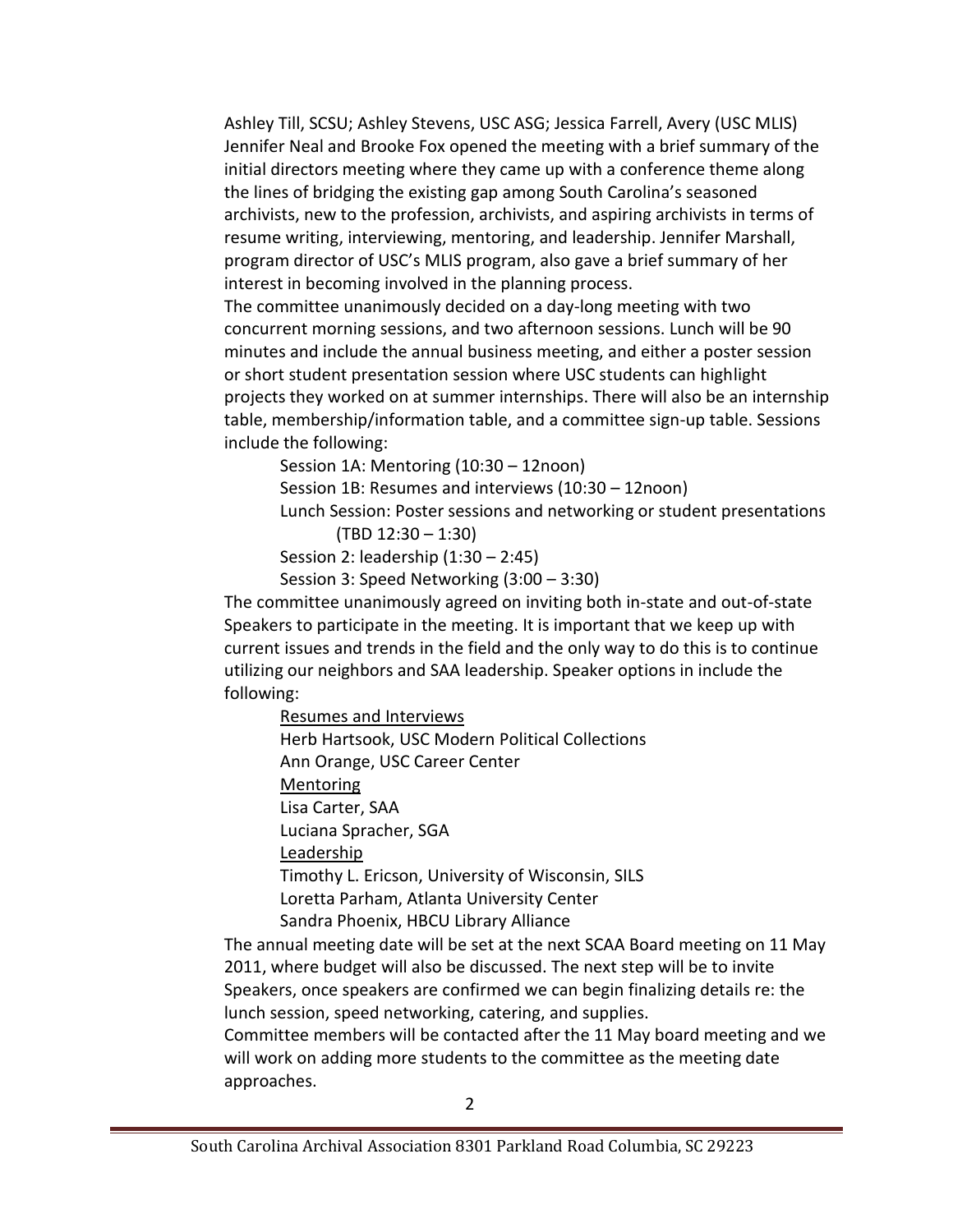Respectfully submitted, Jennifer Neal and Brooke Fox SCAA Directors, 2011

Social media is doing very well for SCAA. There are 74 Twitter followers; 28 LinkedIn group members; 226 Facebook likes. So please post events!

#### Membership:

Katie initiated a big membership push during which renewal letters were sent to 107 people from whom 29 renewals were received. SCAA now has 66 members, which is up from 38 previously, 9 are students, and we have 2 institutional memberships. A second letter will also be sent scoping out non-members. Are there Corporate membership possibilities out there? We should make use of our letterhead and brand ourselves to create name-recognition. Letters to and from HBCU's will be valuable, as will letters to small archives. Letters to history departments would be a good idea as well. We should explore avenues and reach out. The Membership Committee is in development. Members have been added to our listserv and no one has declined. The Directory has been updated, which hadn't been done in years. The old directories can be used for recruitment. Katie was applauded for the tremendous work she has done in such a short amount of time.

#### Newsletter:

Heather said we need the people who attended meetings to write about them for the Newsletter. But basically we are on target with the June 1st newsletter. We discussed articles and made some assignments to board members for their contributions. We discussed who the featured archivist should be in this next edition and decided on Andrew Johnston at Winthrop University. The deadline for submissions is May 18th. We also talked about trying to get the photos from the NC group from the joint meeting and Jennifer Neal is going to send me the contact information so Heather can pursue getting those. We possibly need the address issues with the By-laws and promote Susan and Brooke's book about MUSC.

#### Treasurer:

Allison is still taking in money and PayPal works just fine. Do we need an ATM card, and if so how do we get one? If we have a business account credit card we need several cosigners – Dorothy, Allison and Brooke. Do we need to invest the Hart Endowment money? We need some professional advice on a Pro Bono basis. Debbie Bloom's husband may be a possibility. There are problems with the timeliness of the Hard Endowment process that need to be addressed in the By-laws. The committee didn't meet in a timely manner so as to decide on applications, as a result the recipients were unable to use the money received when they wanted. Also the SCAA letterhead – we didn't have one - became an issue when trying to inform the recipients of their award. It was a time-consuming process to get one ready to print in time. The money in the Hard fund is not growing as fast as it could or should. \$300-\$500 is the maximum amount available based on 5% interest on the \$7000 endowment. This pot needs to grow so the scholarship can grow. We do have a \$16,000 CD, but how much of it is available and when? We need to know. We also need money to pay speaker expenses, honorariums, etc. We need to present the status of our finances at the Fall meeting or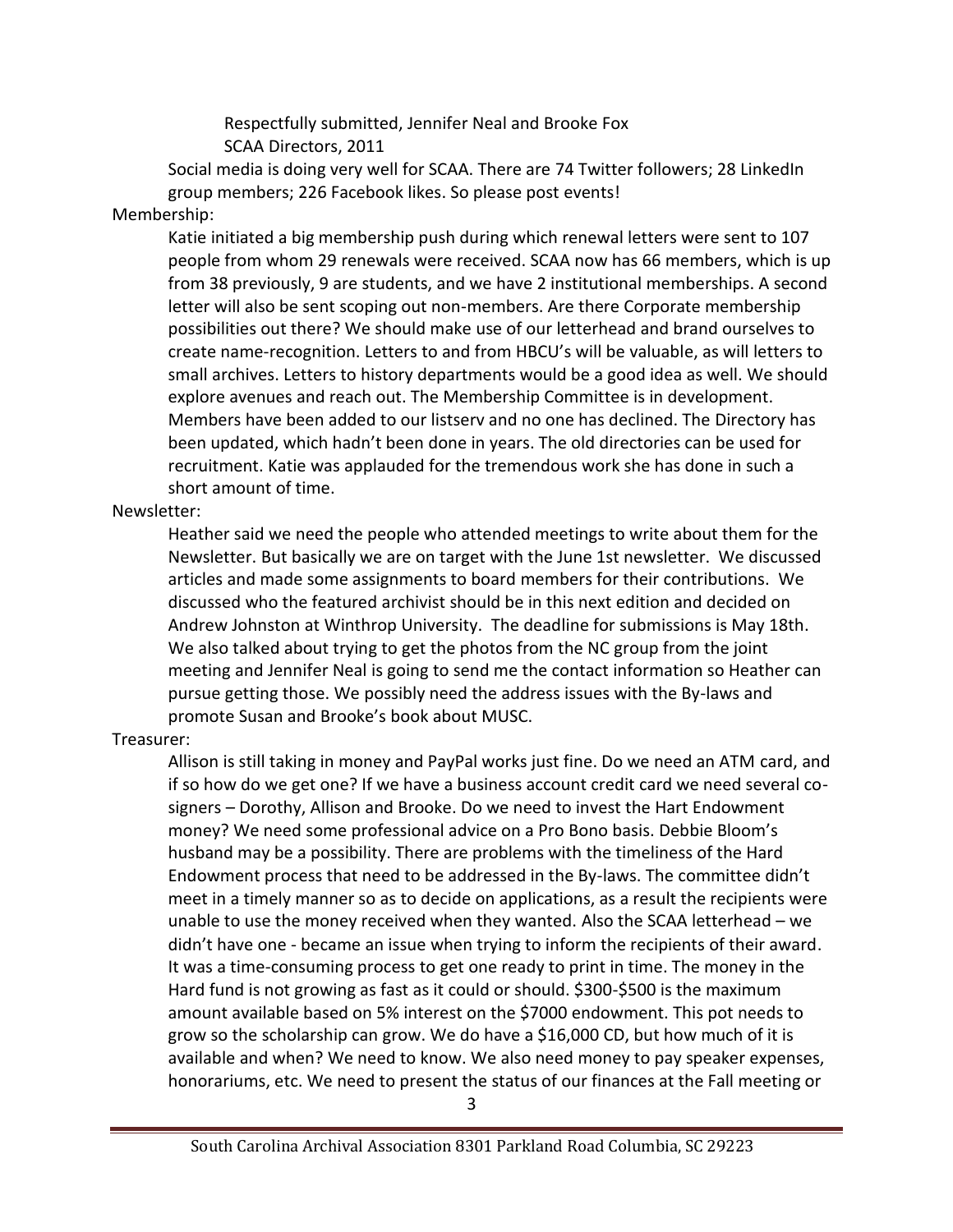next board meeting whichever comes first. And what is the financial status of the SGA/SCAA Joint Annual meeting? Allison will find out asap.

Vice President:

Plans for the summer social on Friday, June 3, have come together. The day will begin at 11:30 with lunch at the Hunter-Gatherer Brewery and Alehouse in Columbia. I will be calling the restaurant about a week before the social to give them a tentative number of attendees, and they are prepared to accommodate us needing a lot of separate checks, since everyone will pay for themselves. Following lunch, we will walk over to the Hollings Library for a detailed tour of its three floors, including public, staff, and stack spaces. I will be one of those helping to give the tour.

As of May 4, we have only received 11 registrations for the social, many of which are Board members, so please continue to encourage people to sign up.

I have set up a free Survey Monkey account for SCAA and am working on developing a survey that social attendees can fill out afterward to evaluate the day. For future reference, the details of the Survey Monkey account are:

username – SCArchivists

password – schistory

linked email – [SCarchivists@gmail.com](mailto:SCarchivists@gmail.com)

Allison will get water, and Heather will get ice.

# Website:

General information emails go to Jennifer and Brooke. Ask Jen to add SCAA email address to the main webpage. Add Contact tab after Resources and the contact is [info@scarchivists.org.](mailto:info@scarchivists.org) We should encourage input, especially from students.

# Old Business:

# By-laws committee report

Goal: 2011 revised by-laws need to reflect these committees established and responsibilities of committees/clearly state accountability/penalty actions for officers not carrying out their duties AND contingencies, such as mid-term replacement of a resigned officer.

Jennifer Neal/Brooke Fox Educational Programs Committee: (Appoint head officer for planning annual meeting (Jennifer Neal/Brooke Fox), annual workshop, continuing education)

- Need revised, long term planning process (Point Planning committee realistically must be committed to 2 to 3 years of SCAA involvement)
- Recommendation is that the Spring Program is a true hands-on workshop
- Recommendation is that the Fall program is a multi-session educational and business meeting 4
- Proposed planning includes SAA workshops, continuing education credit for workshops to attract certified archivists and records managers (Point – how many current SCAA members are also SAA members?)
- Assess program registration (member vs non-members is it a financially sound process? AND assess sustained membership vs one-time only membership. Need data results.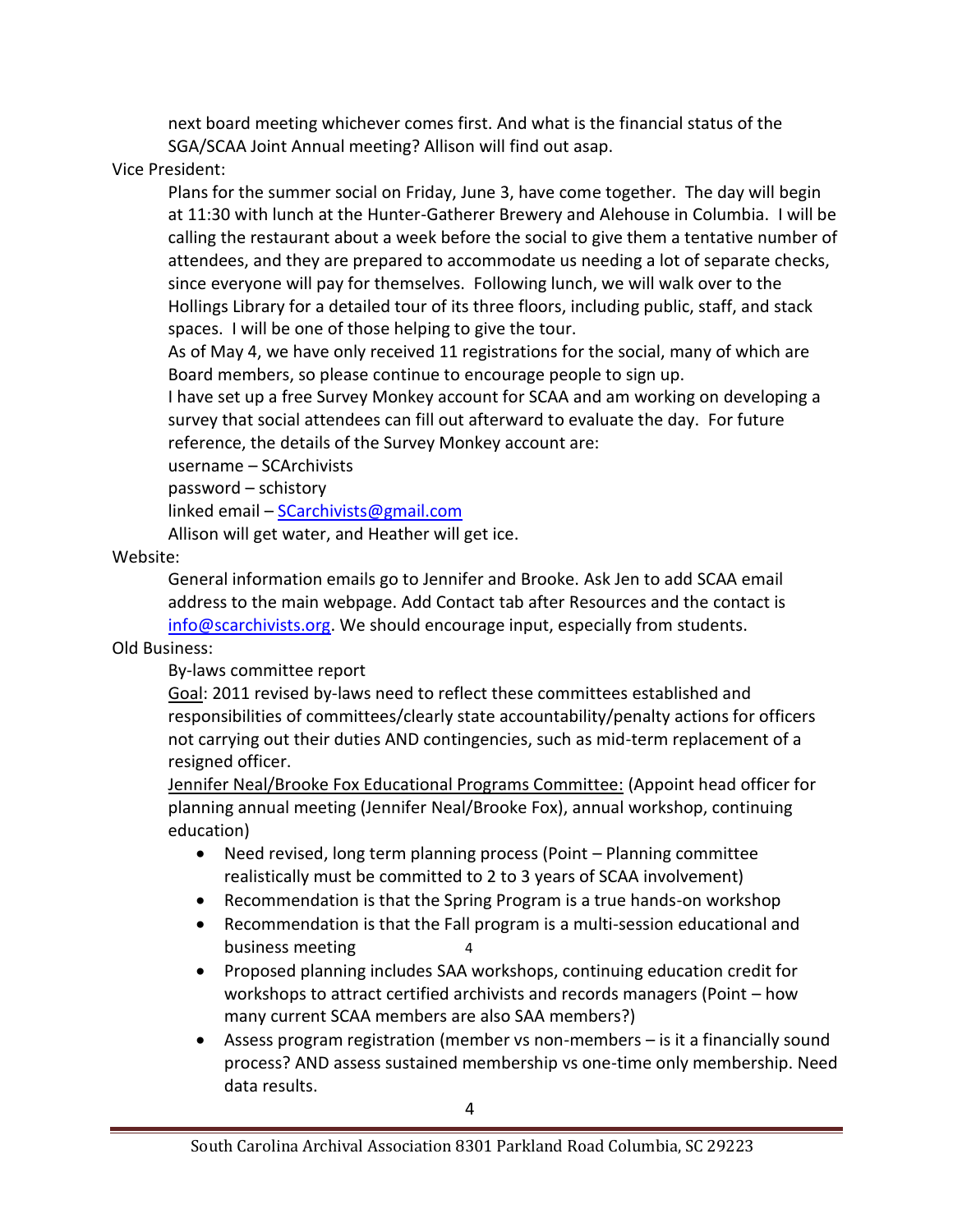Coordination and collaboration with other similar state organizations to avoid duplication, improve SCA program offering and provide joint sponsorship opportunities. (One way is to identify each of these organizations and create a liaison position for them to share information between organizations)

(Dennis Taylor) Membership Committee: (Appoint head officer (Katie Grey) who maintains, promotes, and actively recruits membership) Address membership timing (i.e.: when dues are due and the time of the membership, for example: Jan to Dec; individual timing: If you pay in August, I renew the next August, etc.) (Elizabeth West) Communications Committee: (Appoint head officer/s (Jennifer Bingham, Heather South, Dorothy Hazelrigg) for website, newsletter, social/professional networking sites, listserv; co-chaired by the newsletter editor and webmaster) BRANDING OUR LOGO, start with letterhead and envelope quotes.

(Ashley Till) Outreach/Advocacy/Mentoring Committee: (Appoint head officer to publicity, annual social, outreach and advocacy, etc.)

- Open communication within SCAA and beyond: weakness is that communication arrives too late to plan and need for open way for members to provide feedback
- Point: SCAA should be the central clearinghouse for archival information (proposed state calendar of events)
- Recommendations: sponsoring Archives Month with State Archives, writing in support of State budget items for the Archives and history related programs, and making contact with legislators for support of local history. Need an advocacy committee and political representative/government liaison/SAA liaison.

(Brian Fahey) Finances Committee: (Appoint head officer to assess different levels of giving (including corporate).

- Collaborate with vendors for programming, offer incentives for Board members; (budget, financial review, scholarship committees under this)
- HART scholarship committee: set deadlines for applications/announcements and dates for announcing awards 2 times a year. HART must establish who is eligible or not for the award;
- Need a financial advisor (pro bono: to review our money and advise)
- Need ATM card for Treasurer and method of form processing used on online registration and membership signup – does PayPal address this issue?

# 2011 Goals based on Strategic Plan

# Goal#1:

2011 – review structure, update board positions and responsibilities, define committee responsibilities, and present changes to By-laws to membership for vote at annual meeting; consider having elections mirror proposed changes.

2011 – review parliamentary procedure, especially as it relates to financial reports and budgets

Goal#2:

2011 – the Directors will need to plan programming for 2011 and 2012; look into collaborating to bring in SAA workshop